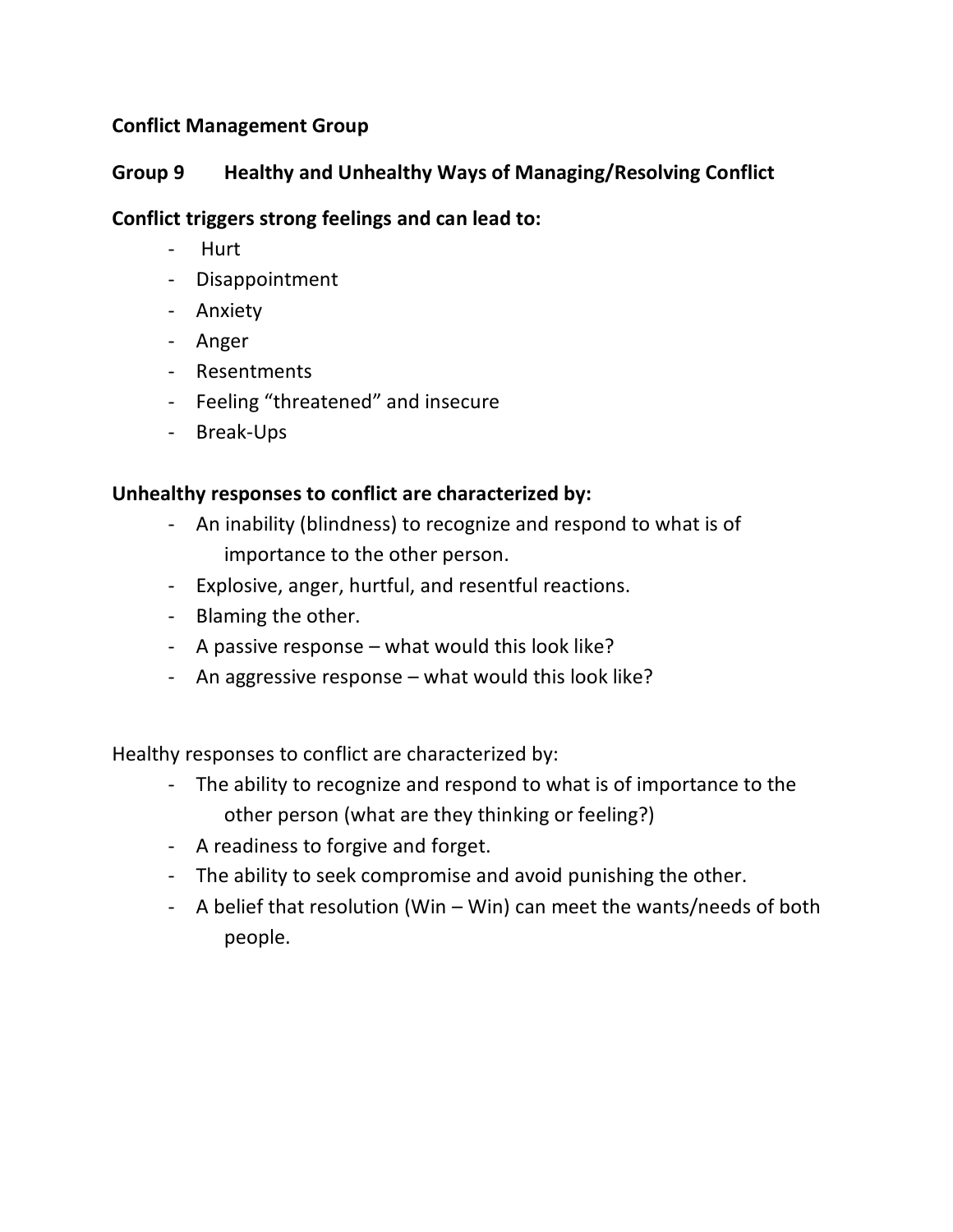## **For POSITIVE outcome in conflict – Some GREAT skills to have:**

- 1. **Ability to calm yourself** down when you get angry, anxious, or agitated.
	- Can you stay relaxed and thinking clearly?
	- Can you stay "focused" on the present conflict and not drag other historical baggage into things?
	- If you are getting "excited" or agitated do you know how to calm yourself down (deescalate your feelings)? Sooth yourself?
		- o Music
		- o Exercise (walks, running, etc.)
		- o "time outs"
- 2. **Emotional Awareness** (remember "emotional intelligence"?)
	- THIS is KEY to managing conflict in a satisfying way!
	- If you don't KNOW how you feel or WHY you feel that way you cant talk or listen effectively with another person.
	- You MUST be connected (don't hide) your feelings.
		- $\circ$  Sadness, jealousy, anger, frustration, etc.  $-$  don't hide from these – admit them and accept them.
		- o Be honest don't pretend you don't have feelings or don't care.

## **3. Be aware of your non-verbal communication skills – "Body Language"**

- This means:
	- o Eye contact
	- o Facial expression
	- o Tone of voice
	- o Posture
	- o Touch
	- o Gestures
- By paying attention to your own body language and that of the other person – you will understand better where you both are coming from.
- Simple nonverbal signals such as:
	- o Calm tone of voice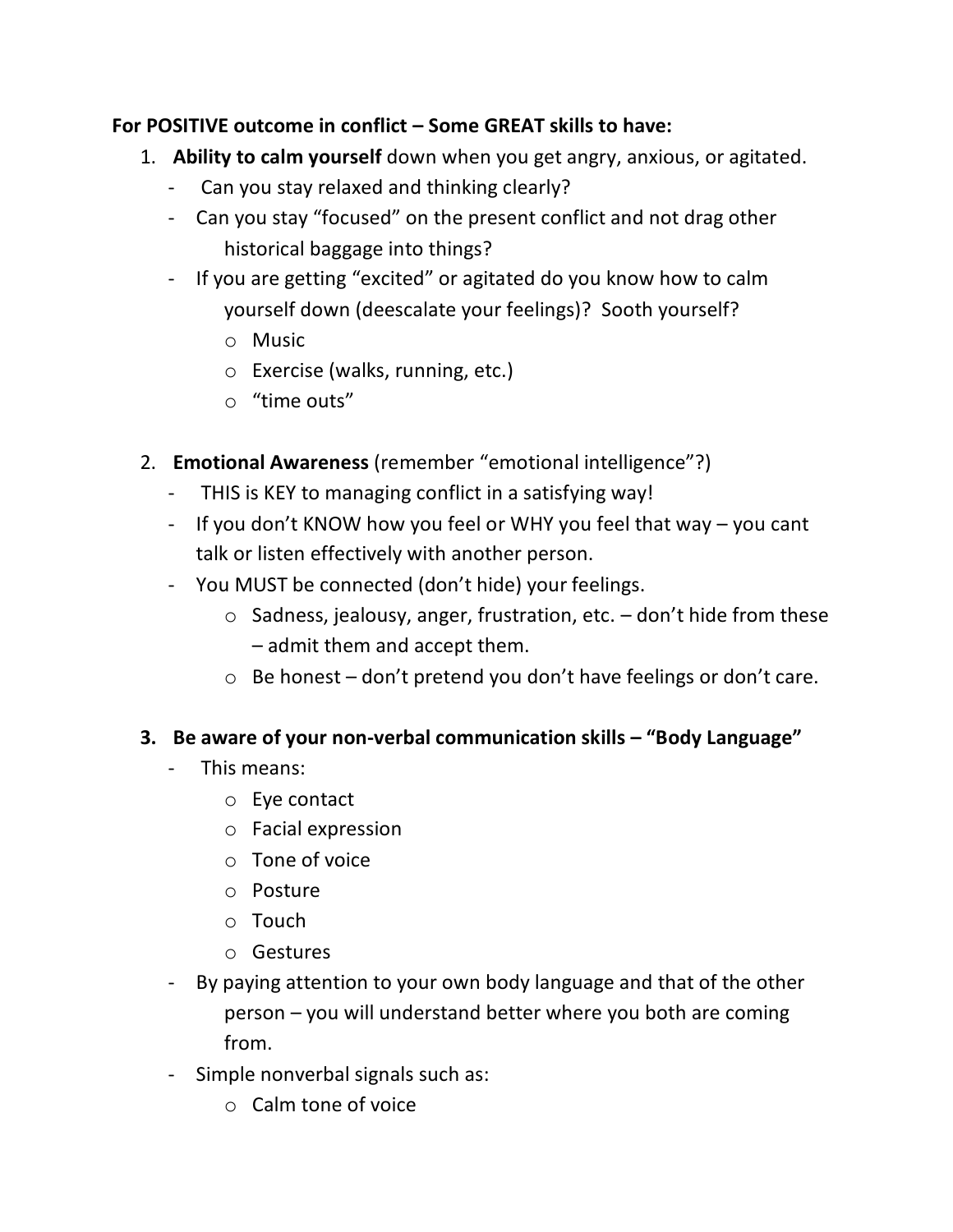- o Reassuring touch
- o Concerned facial expression

Can go a long way toward defusing a heated exchange.

# **4. Use humor and play to deal with challenges.**

- Humor can help you say things that might otherwise be difficult.
- It's important to laugh WITH the other person, NOT AT THEM.
- When humor and play are used to reduce tension and anger you are in a better place to:
	- o Reframe the conflict
	- o Put things into perspective
	- o Think it through
	- o Avoid impulsiveness

# **Lets practice this: Scenario:**

You've been waiting "forever" and someone acts rudely and cuts in front of you in line.

## **How do you handle this?**